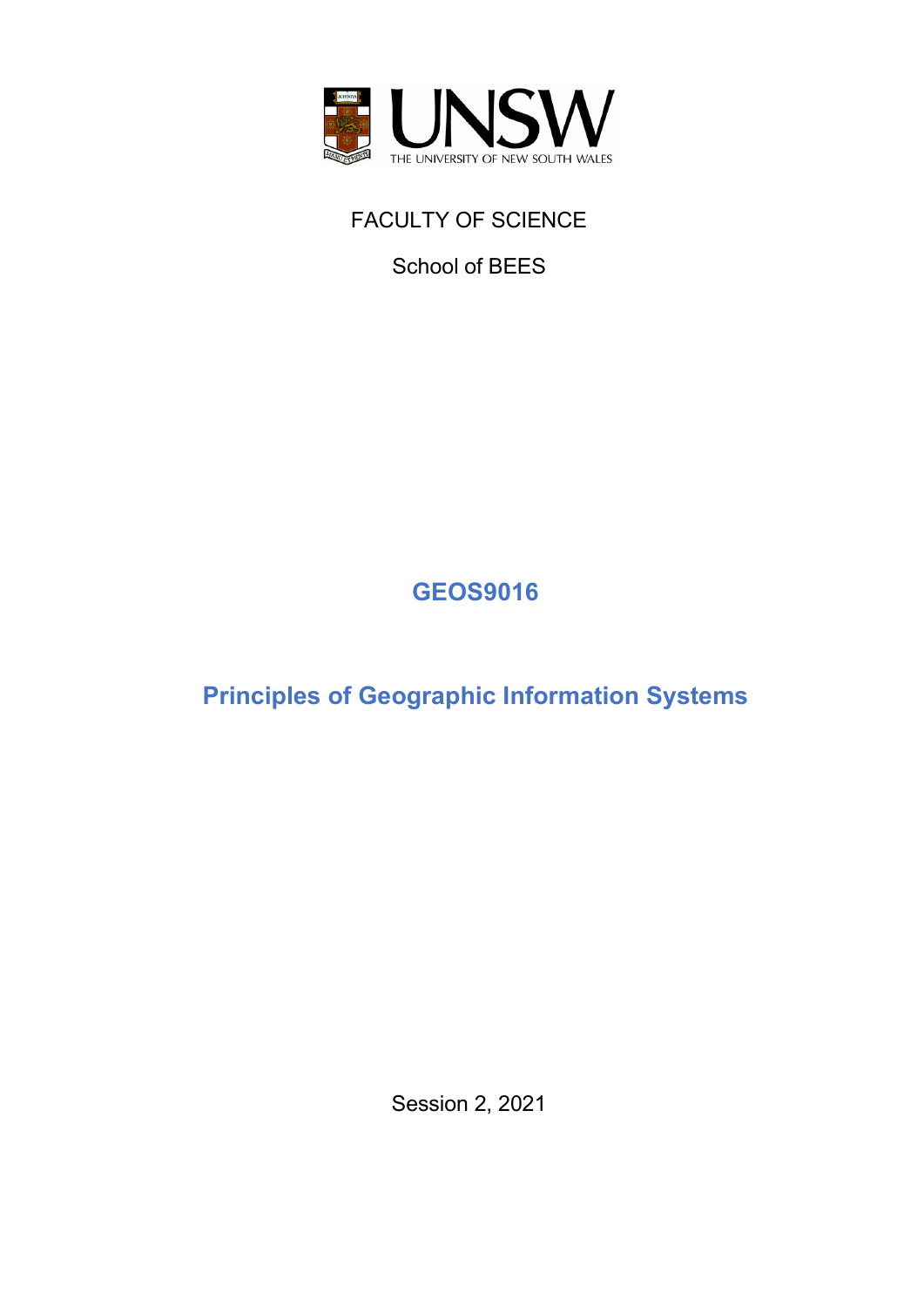# **Table of Contents**

| 6.  |  |
|-----|--|
|     |  |
|     |  |
| 10. |  |
|     |  |
| 12. |  |
| 13. |  |
|     |  |
|     |  |
|     |  |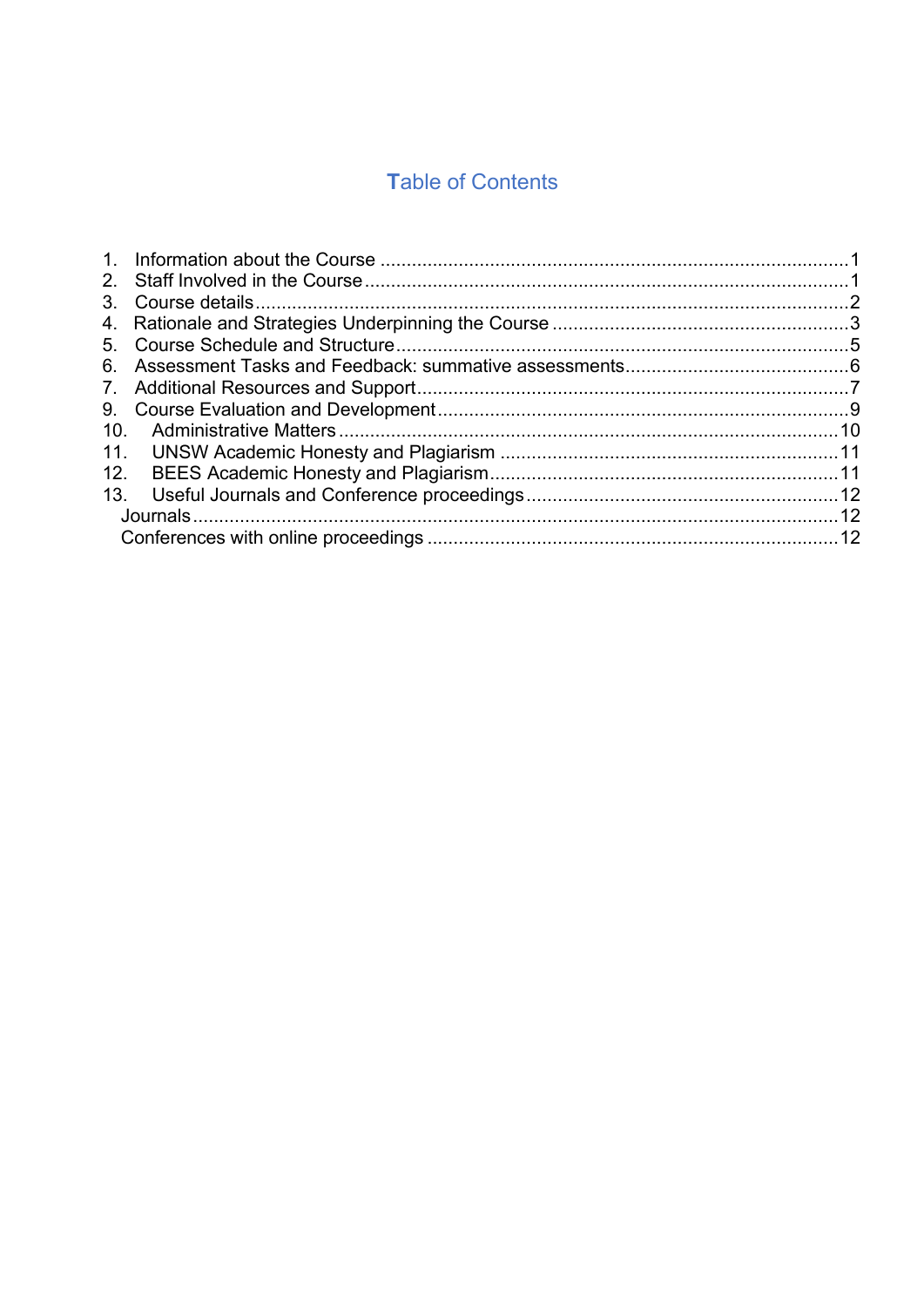# **Faculty of Science - Course Outline**

### <span id="page-2-0"></span>**1. Information about the course**

NB: Some of this information is available on the <u>UNSW Handbook</u>

| <b>Year of Delivery</b>                                                      | 2021                                                                                                                                                                                               |                                                                                                                                                                                                                                                             |           |                                                               |  |  |  |
|------------------------------------------------------------------------------|----------------------------------------------------------------------------------------------------------------------------------------------------------------------------------------------------|-------------------------------------------------------------------------------------------------------------------------------------------------------------------------------------------------------------------------------------------------------------|-----------|---------------------------------------------------------------|--|--|--|
| <b>Course Code</b>                                                           | GEOS9016                                                                                                                                                                                           |                                                                                                                                                                                                                                                             |           |                                                               |  |  |  |
| <b>Course Name</b>                                                           |                                                                                                                                                                                                    | Principles of Geographic Information Systems                                                                                                                                                                                                                |           |                                                               |  |  |  |
| <b>Academic Unit</b>                                                         | School of BEES                                                                                                                                                                                     |                                                                                                                                                                                                                                                             |           |                                                               |  |  |  |
| <b>Level of Course</b>                                                       | Postgraduate                                                                                                                                                                                       |                                                                                                                                                                                                                                                             |           |                                                               |  |  |  |
| <b>Units of Credit &amp;</b><br><b>Workload</b>                              | 6UOC                                                                                                                                                                                               | The normal workload expectations of a student are approximately 25 hours per term<br>for each UOC, including class contact hours, other learning activities, preparation and<br>time spent on all assessable work. Expected workload (6 UoCx25)= 150 hours. |           |                                                               |  |  |  |
| <b>Session(s) Offered</b>                                                    | Session 2                                                                                                                                                                                          |                                                                                                                                                                                                                                                             |           |                                                               |  |  |  |
| <b>Assumed</b><br>Knowledge,<br><b>Prerequisites</b><br>or Co-<br>requisites | Familiarity with the Windows operating system.                                                                                                                                                     |                                                                                                                                                                                                                                                             |           |                                                               |  |  |  |
| <b>Hours per Week</b>                                                        | Equivalent of 4 'contact' hours per week.<br>One weekly activity is online synchronous (ie. video conference via Microsoft<br>Teams). You can download Teams and other Microsoft programs at myIT. |                                                                                                                                                                                                                                                             |           |                                                               |  |  |  |
| <b>Number of Weeks</b>                                                       | 10                                                                                                                                                                                                 |                                                                                                                                                                                                                                                             |           |                                                               |  |  |  |
| <b>Commencement Date</b>                                                     | Week 1 (beginning 31 <sup>st</sup> May 2021)                                                                                                                                                       |                                                                                                                                                                                                                                                             |           |                                                               |  |  |  |
|                                                                              | Summary of Course Structure (for details see 'Course Schedule')                                                                                                                                    |                                                                                                                                                                                                                                                             |           |                                                               |  |  |  |
| Component                                                                    | <b>HPW</b>                                                                                                                                                                                         | Time<br>Day                                                                                                                                                                                                                                                 |           | Location                                                      |  |  |  |
| Lecture                                                                      | 2                                                                                                                                                                                                  | Wed 09-11 (wk 1-5)                                                                                                                                                                                                                                          |           | Online                                                        |  |  |  |
| Laboratory                                                                   | Thu 10-12 (wk 1-5)<br>2                                                                                                                                                                            |                                                                                                                                                                                                                                                             | Thursday  | Bioscience G29: in person lab<br>session & online synchronous |  |  |  |
| Lecture                                                                      | $\overline{1}$                                                                                                                                                                                     | Wed 10 - 11 (wk 7-10)                                                                                                                                                                                                                                       | Wednesday | Online                                                        |  |  |  |
| Laboratory                                                                   | Bioscience G29: in person lab<br>Thu $10 - 13$ (wk $7 - 10$ )<br>Thursday<br>З<br>session & online synchronous                                                                                     |                                                                                                                                                                                                                                                             |           |                                                               |  |  |  |
| <b>Special Details</b>                                                       |                                                                                                                                                                                                    |                                                                                                                                                                                                                                                             |           |                                                               |  |  |  |

### <span id="page-2-1"></span>**2. Staff involved in the course**

| <b>Staff Role</b>                    | <b>Name</b>                                  | <b>Contact Details</b>                              | <b>Consultation Times</b>                                       |
|--------------------------------------|----------------------------------------------|-----------------------------------------------------|-----------------------------------------------------------------|
| <b>Course Convenor</b>               | Prof Graciela<br>Metternicht                 | Chat through MS Teams<br>g.metternicht@unsw.edu.au. | By appointment for a<br>one-on-one Zoom or<br>MS Teams session. |
| <b>Course</b><br><b>Demonstrator</b> | Sophia German<br>and Graciela<br>Metternicht | sophia.german@unsw.edu.au                           | Designated lab times<br>only.                                   |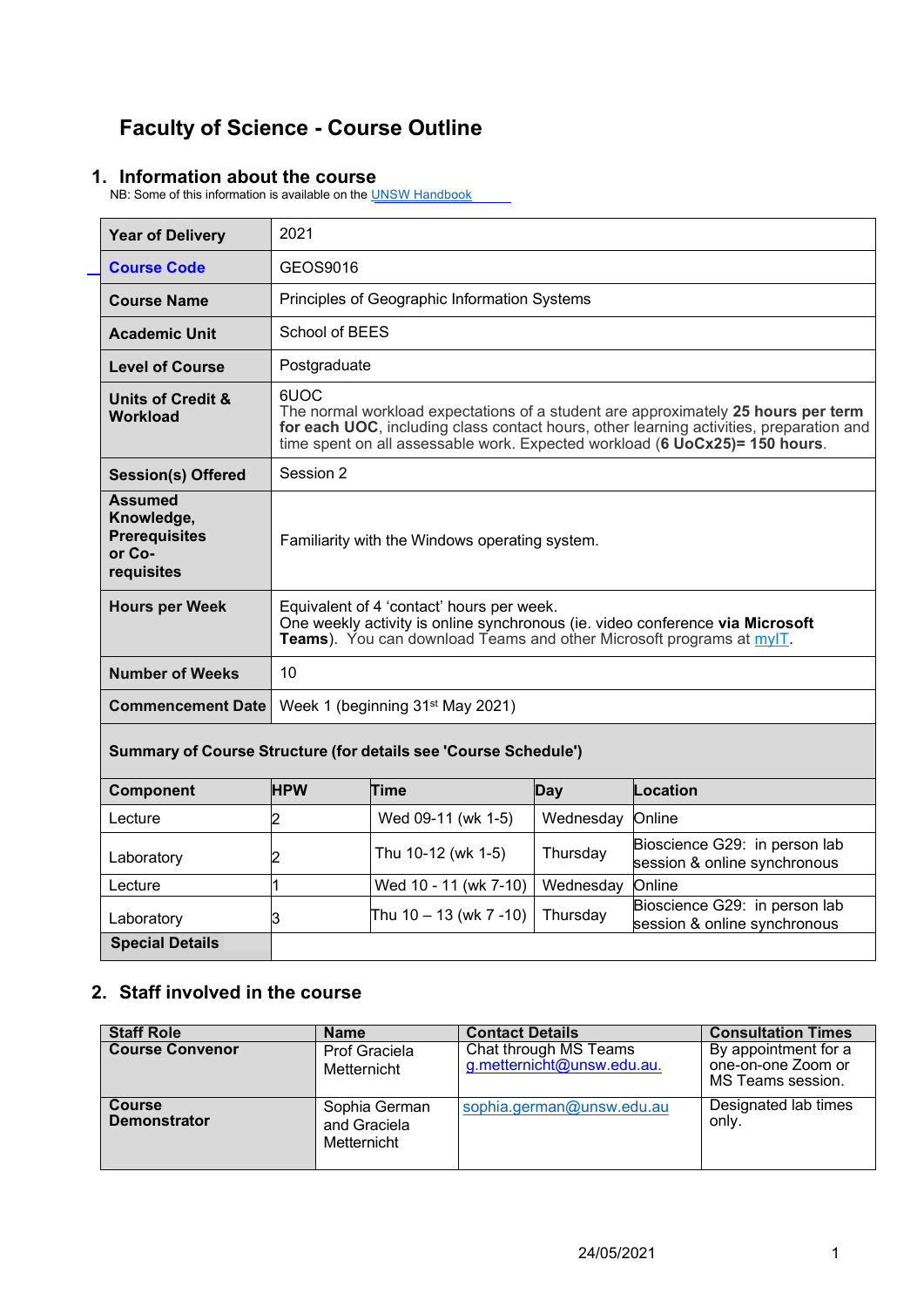# <span id="page-3-0"></span>**3. Course details**

| <b>Course Description</b><br>(Handbook Entry) | Approximately 80% of all data collected have associated geographic<br>attributes, and there is an increasing need for people with the skills and<br>abilities to manipulate and make sense of that information. This course<br>provides an introduction to, and understanding of, the basic principles,<br>structures, procedures and applications of geographic information systems<br>and science. Topics covered in the course provide a comprehensive<br>overview and practical experience in the analytical treatment of geographical<br>information, including: information sources, data storage, representation and<br>visualisation, projections and coordinate systems, the analysis of spatial data<br>to generate new information, and the dissemination of such digital<br>information through avenues including the internet. |
|-----------------------------------------------|---------------------------------------------------------------------------------------------------------------------------------------------------------------------------------------------------------------------------------------------------------------------------------------------------------------------------------------------------------------------------------------------------------------------------------------------------------------------------------------------------------------------------------------------------------------------------------------------------------------------------------------------------------------------------------------------------------------------------------------------------------------------------------------------------------------------------------------------|
| <b>Course Aims</b>                            | The main objective of this course is to provide students with the principles of<br>how to manage and use GI Systems and Science to deal with real world<br>issues. This is both to aid in the management of those issues, and to gain a<br>better understanding of those issues.                                                                                                                                                                                                                                                                                                                                                                                                                                                                                                                                                            |
|                                               | Create and edit maps using specialised software such as ArcGIS<br>٠                                                                                                                                                                                                                                                                                                                                                                                                                                                                                                                                                                                                                                                                                                                                                                         |
|                                               | • Create models for geographic information systems analysis using specialised<br>software such as ArcGIS, and apply these to project applications                                                                                                                                                                                                                                                                                                                                                                                                                                                                                                                                                                                                                                                                                           |
|                                               | • Discuss the advantages and disadvantages of different data models, data<br>structures and types, and map projections                                                                                                                                                                                                                                                                                                                                                                                                                                                                                                                                                                                                                                                                                                                      |
|                                               | • Understand and apply basic spatial analysis techniques, including                                                                                                                                                                                                                                                                                                                                                                                                                                                                                                                                                                                                                                                                                                                                                                         |
| <b>Course</b>                                 | topographic analysis                                                                                                                                                                                                                                                                                                                                                                                                                                                                                                                                                                                                                                                                                                                                                                                                                        |
| Learning<br><b>Outcomes</b>                   | • Evaluate the main spatial information sources and data storage options for<br>mapping data                                                                                                                                                                                                                                                                                                                                                                                                                                                                                                                                                                                                                                                                                                                                                |
| (CLOs)                                        | In terms of the UNSW Science Faculty Graduate Attributes, you will be                                                                                                                                                                                                                                                                                                                                                                                                                                                                                                                                                                                                                                                                                                                                                                       |
|                                               | expected to develop experience in attributes (1) Research, inquiry, and<br>analytical thinking abilities, (2) Capability and motivation for intellectual                                                                                                                                                                                                                                                                                                                                                                                                                                                                                                                                                                                                                                                                                    |
|                                               | development, (5) Teamwork, collaborative and management skills and (6)                                                                                                                                                                                                                                                                                                                                                                                                                                                                                                                                                                                                                                                                                                                                                                      |
|                                               | Information literacy.                                                                                                                                                                                                                                                                                                                                                                                                                                                                                                                                                                                                                                                                                                                                                                                                                       |
|                                               | Data models, data structures, types and sources                                                                                                                                                                                                                                                                                                                                                                                                                                                                                                                                                                                                                                                                                                                                                                                             |
|                                               | Map projections<br>Spatial interpolation                                                                                                                                                                                                                                                                                                                                                                                                                                                                                                                                                                                                                                                                                                                                                                                                    |
|                                               | Metadata<br>Topology and geoprocessing                                                                                                                                                                                                                                                                                                                                                                                                                                                                                                                                                                                                                                                                                                                                                                                                      |
| <b>Major Topics</b>                           | Map algebra & fuzzy logic                                                                                                                                                                                                                                                                                                                                                                                                                                                                                                                                                                                                                                                                                                                                                                                                                   |
| (Syllabus Outline)                            | Topographic analysis<br>Map making                                                                                                                                                                                                                                                                                                                                                                                                                                                                                                                                                                                                                                                                                                                                                                                                          |
|                                               |                                                                                                                                                                                                                                                                                                                                                                                                                                                                                                                                                                                                                                                                                                                                                                                                                                             |
|                                               | See the lecture sequence for timings.                                                                                                                                                                                                                                                                                                                                                                                                                                                                                                                                                                                                                                                                                                                                                                                                       |
| <b>Relationship to Other</b>                  | Almost any course in BEES, and many courses from outside BEES, will be<br>dealing with spatial phenomena. The approaches we deal with in this course                                                                                                                                                                                                                                                                                                                                                                                                                                                                                                                                                                                                                                                                                        |
| <b>Courses within the</b><br>Program          | allow you to conduct spatial analyses in a consistent and repeatable manner,<br>using geo-referenced data in vector and/or raster formats.                                                                                                                                                                                                                                                                                                                                                                                                                                                                                                                                                                                                                                                                                                  |

3 [http://learningandteaching.unsw.edu.au/content/LT/course\\_prog\\_support/course\\_outline\\_template.cfm?ss=2#Template](http://learningandteaching.unsw.edu.au/content/LT/course_prog_support/course_outline_template.cfm?ss=2&Template)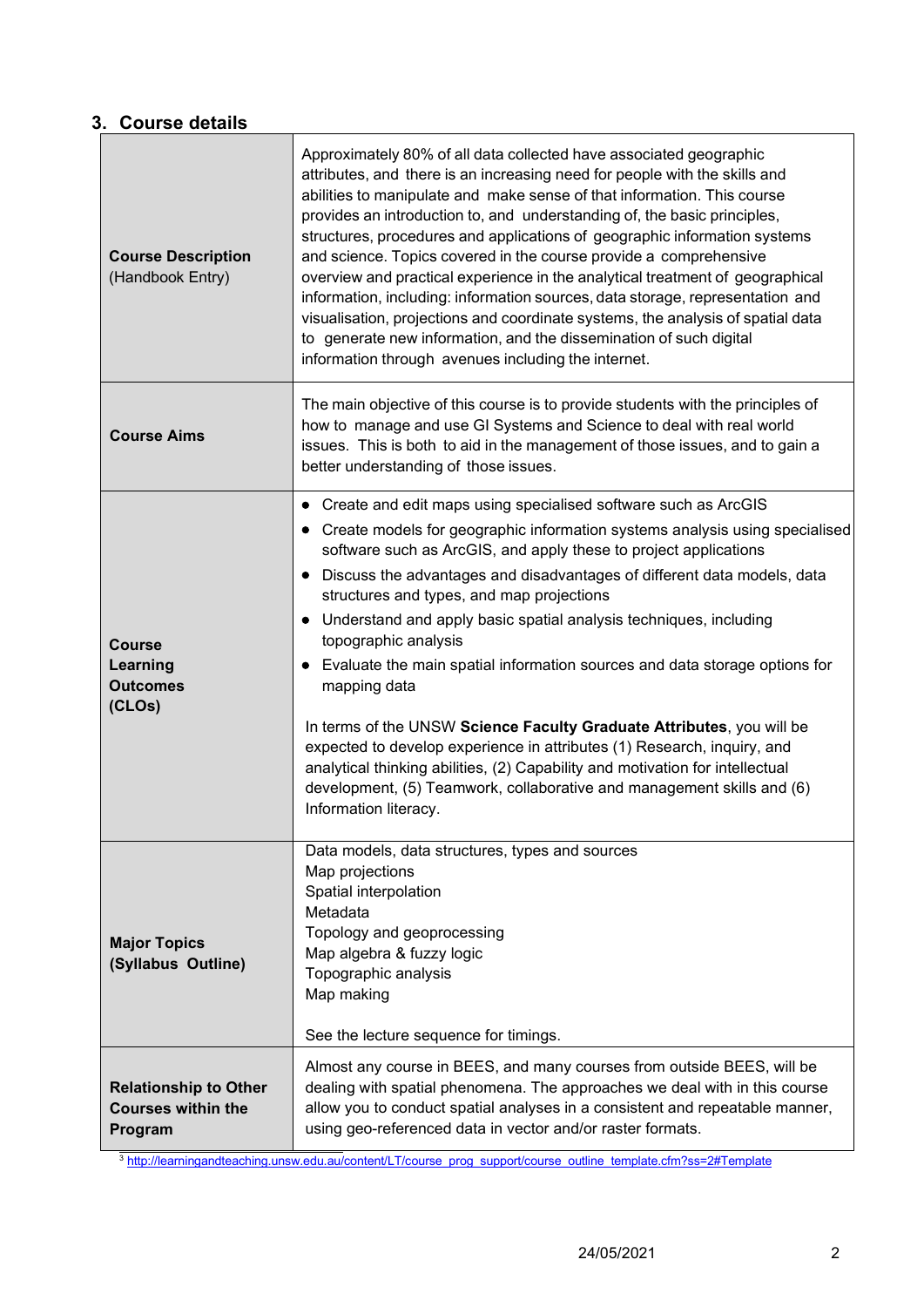| <b>Graduate Attributes Developed in this Course</b>                      |                                                                                                         |                                              |  |  |
|--------------------------------------------------------------------------|---------------------------------------------------------------------------------------------------------|----------------------------------------------|--|--|
| <b>Science Graduate</b><br>Attributes <sup>5</sup>                       | Select the<br>level of<br><b>FOCUS</b><br>$0 = NO$ FOCUS<br>$1 = MINIMAL$<br>$2 = MINOR$<br>$3 = MAJOR$ | <b>Activities / Assessment</b>               |  |  |
| Research, inquiry<br>$1_{\cdot}$<br>and analytical<br>thinking abilities | 3                                                                                                       | All will be achieved through the assessments |  |  |
| 2. Capability and<br>motivation for<br>intellectual                      | 3                                                                                                       | As above                                     |  |  |
| 3. Ethical, social<br>and<br>professional                                | 1                                                                                                       | As above                                     |  |  |
| 4. Communication                                                         | $\overline{2}$                                                                                          | As above                                     |  |  |
| 5. Teamwork,<br>collaborative and<br>management skills                   | 3                                                                                                       | As above                                     |  |  |
| 6. Information literacy                                                  | 3                                                                                                       | As above, plus in the software training      |  |  |

### <span id="page-4-0"></span>4. **Rationale and strategies underpinning the course**

| <b>Teaching Strategies</b> | Online blended learning (synchronous and asynchronous) supported by flexible             |
|----------------------------|------------------------------------------------------------------------------------------|
|                            | access to course materials, activities and assessments. In-person labs                   |
|                            | (Bioscience G29) and online synchronous lab sessions are provided. Online                |
|                            | lectures and labs are delivered through the UNSW communication platform                  |
|                            | Microsoft Teams. Recorded sessions of lectures and tutorials are available on            |
|                            | Moodle via a dedicated channel for GEOS9016 created in Microsoft Stream.                 |
|                            | Students are expected to interact in the online labs and other synchronous activities    |
|                            | to be planned during the Term, as this provides a better learning environment (as        |
|                            | opposed to being talked at for an hour). Lecture and laboratory notes are provided       |
|                            | on Moodle as support material, along with a discussion forum. Relevant papers and        |
|                            | other documents are accessible through the UNSW library website.                         |
|                            | Synchronous learning? This is a form of education where learning occurs at the           |
|                            | same time (e.g., students connect to a video lecture on Wednesday from 9-11 am)          |
|                            | but not in the same place. In the context of this course, the term is used to mean       |
|                            | online learning in which students learn from instructors, or peers in real time, but     |
|                            | not in person. For example, weekly labs via video conferences using Microsoft            |
|                            | Teams, chat-based online discussions via Moodle Forums, and lectures that are            |
|                            | broadcast at the same time <sup>1</sup> .                                                |
|                            |                                                                                          |
|                            | Asynchronous learning? In this course it means instruction and learning that             |
|                            | occurs in different locations, at different times. For example, prerecorded video        |
|                            | lectures or labs made available via Moodle, email exchanges between lecturer and         |
|                            | students, and online discussion boards. [1].                                             |
| <b>Rationale for</b>       | GI Systems are fundamentally technical in nature, in that one needs to use software      |
| learning and               | to achieve one's aims. However, while this course includes a software training           |
| teaching in this           | section, its primary focus is not about teaching software. It is about the principles of |
| course                     | GI Science (software changes rapidly, principles do not). Consequently, there are        |
|                            | three elements that you should use for learning in the course. The recommended           |
|                            | readings (textbook, notes) provide a broad overview of the course subjects, and are      |
|                            | a good source of initial reference before you use the broader scientific literature. In  |

<span id="page-4-1"></span><sup>&</sup>lt;sup>1</sup> From<https://www.edglossary.org/synchronous-learning/>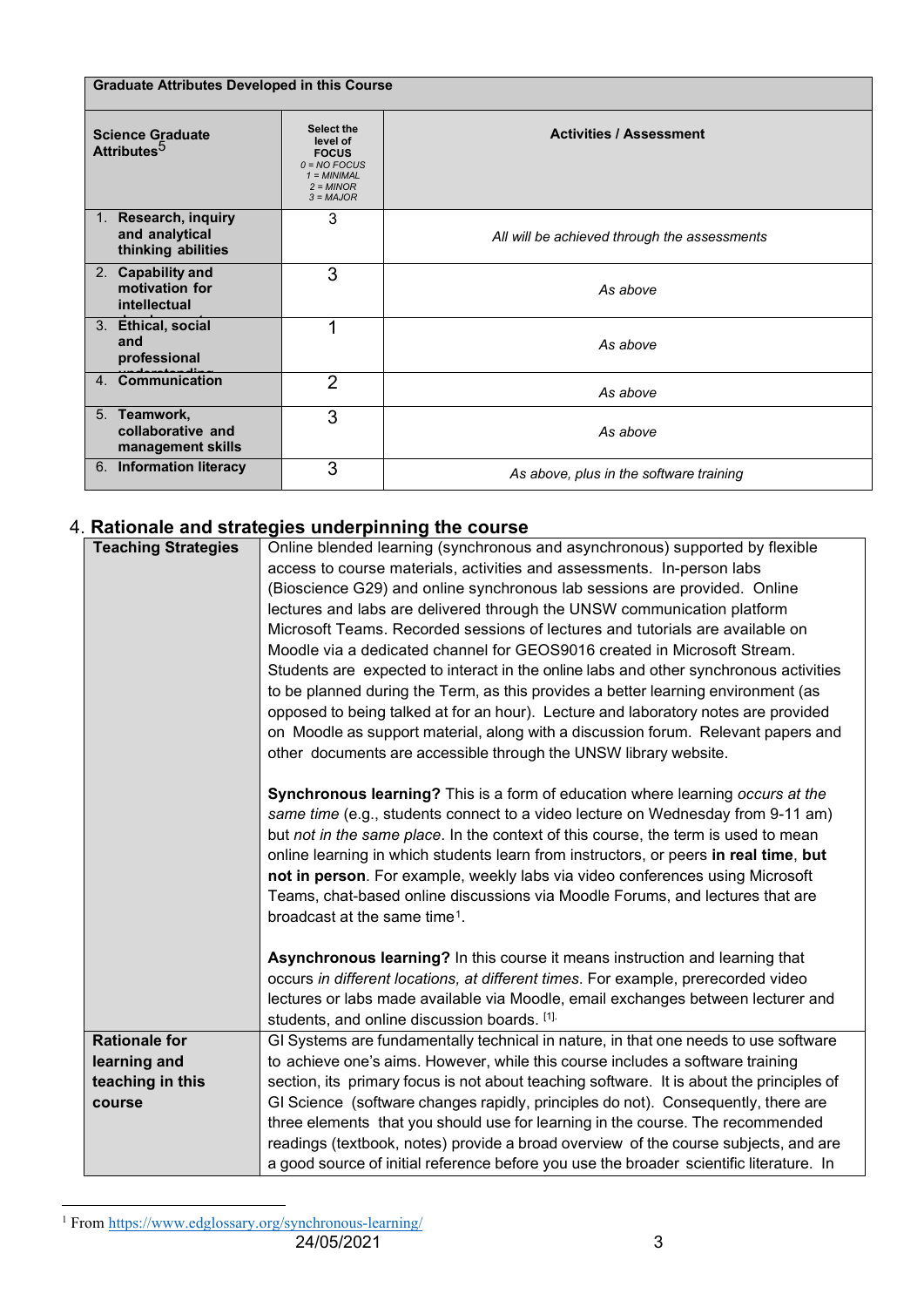|                               | the case of the software, there are detailed online manuals that should be referred<br>to. These include both 'instructions and command references' and tutorials. Finally,<br>there are your colleagues in the course. You are all working on similar problems, and<br>you are encouraged to learn together. The Moodle discussion forum is provided to<br>assist in this process.<br>As with all postgraduate courses at university, you are expected to do much of the<br>learning yourself. The lectures are used to give you an introduction to the subject<br>area, and the labs are there to reinforce this. A more detailed understanding must<br>be gained outside of class time, usually as part of your assessment tasks. The<br>assessment tasks have been aligned with the expected learning outcomes as<br>closely as possible. You are also strongly encouraged to delve further into the field<br>of GIS and its applications, particularly as they relate to applications you are<br>interested in.                                                                                                                                                                                                                                                                                                                                                                                                                                                                                                                                                                                                                                                                                                                                                                                                                                                                                                                                                                                                                                                                                                                                                                                                                                                                                                                                                                                                                                                                                                                                                                                                                                                                                                                                          |
|-------------------------------|---------------------------------------------------------------------------------------------------------------------------------------------------------------------------------------------------------------------------------------------------------------------------------------------------------------------------------------------------------------------------------------------------------------------------------------------------------------------------------------------------------------------------------------------------------------------------------------------------------------------------------------------------------------------------------------------------------------------------------------------------------------------------------------------------------------------------------------------------------------------------------------------------------------------------------------------------------------------------------------------------------------------------------------------------------------------------------------------------------------------------------------------------------------------------------------------------------------------------------------------------------------------------------------------------------------------------------------------------------------------------------------------------------------------------------------------------------------------------------------------------------------------------------------------------------------------------------------------------------------------------------------------------------------------------------------------------------------------------------------------------------------------------------------------------------------------------------------------------------------------------------------------------------------------------------------------------------------------------------------------------------------------------------------------------------------------------------------------------------------------------------------------------------------------------------------------------------------------------------------------------------------------------------------------------------------------------------------------------------------------------------------------------------------------------------------------------------------------------------------------------------------------------------------------------------------------------------------------------------------------------------------------------------------------------------------------------------------------------------------------------------------|
| <b>Access to the lecturer</b> | I am available via Microsoft Teams during the designated times of lecture, and the labs<br>devoted to the projects. I am also available during in-person lab times.<br>If you<br>encounter a problem outside of the scheduled contact periods, then what you should do<br>depends on the nature of the problem.<br>If your problem is conceptual, then please contact me by email or via MS Teams to<br>arrange a time to discuss it. I often have other meetings, so this will help manage your<br>time and mine. If possible, please provide a short summary of the area or topic you<br>need help with to allow me to prepare for the meeting.<br>Many of the challenges in this course are technical in nature. In turn, many of these<br>technical problems are common to the entire course. So, if your problem is technical<br>and related to the software, then please follow these five steps.<br>1. Stop and think. You will often be able to solve the problem with a little of your own<br>brain power. I have found that walking away from the computer and doing something<br>else for half an hour is a very effective approach (let your subconscious mind do<br>some work).<br>2. Read the manual. The manuals we are using have detailed explanations of many<br>of the tasks you might wish to do. They should be your next point of call. It will<br>take a bit of time initially while you get used to the mindset of the software<br>developers, but once learnt they are very useful. The software also has an extensive<br>online database of bug reports and solutions, and is available at<br>http://desktop.arcgis.com/en/documentation/.<br>3. Ask someone else (if you are in-person at the labs, or online using<br>Microsoft Teams) if they have encountered the same problem - they may know<br>the answer (and it is good to talk to people). If you are not familiar with the<br>communication platform MS Teams read: https://student.unsw.edu.au/teams-<br>students<br>4. Post a question to the course Moodle discussion board or email the lecturer,<br>or send a message to the lecturer via MS Teams. Read the list of postings first, in<br>case someone has already answered the question. The discussion board will be<br>regularly checked (usually daily) to post answers and check factual accuracy of<br>other answers. Where they are relevant to the whole course, email queries will be<br>anonymously copied to Moodle.<br>5. If your problem has still not been solved, then please contact the lecturer to<br>make an appointment. Don't stew on the problem forever.<br>The five steps are actually the approach you will need to use in the workforce, so it is a<br>good learning exercise in itself. |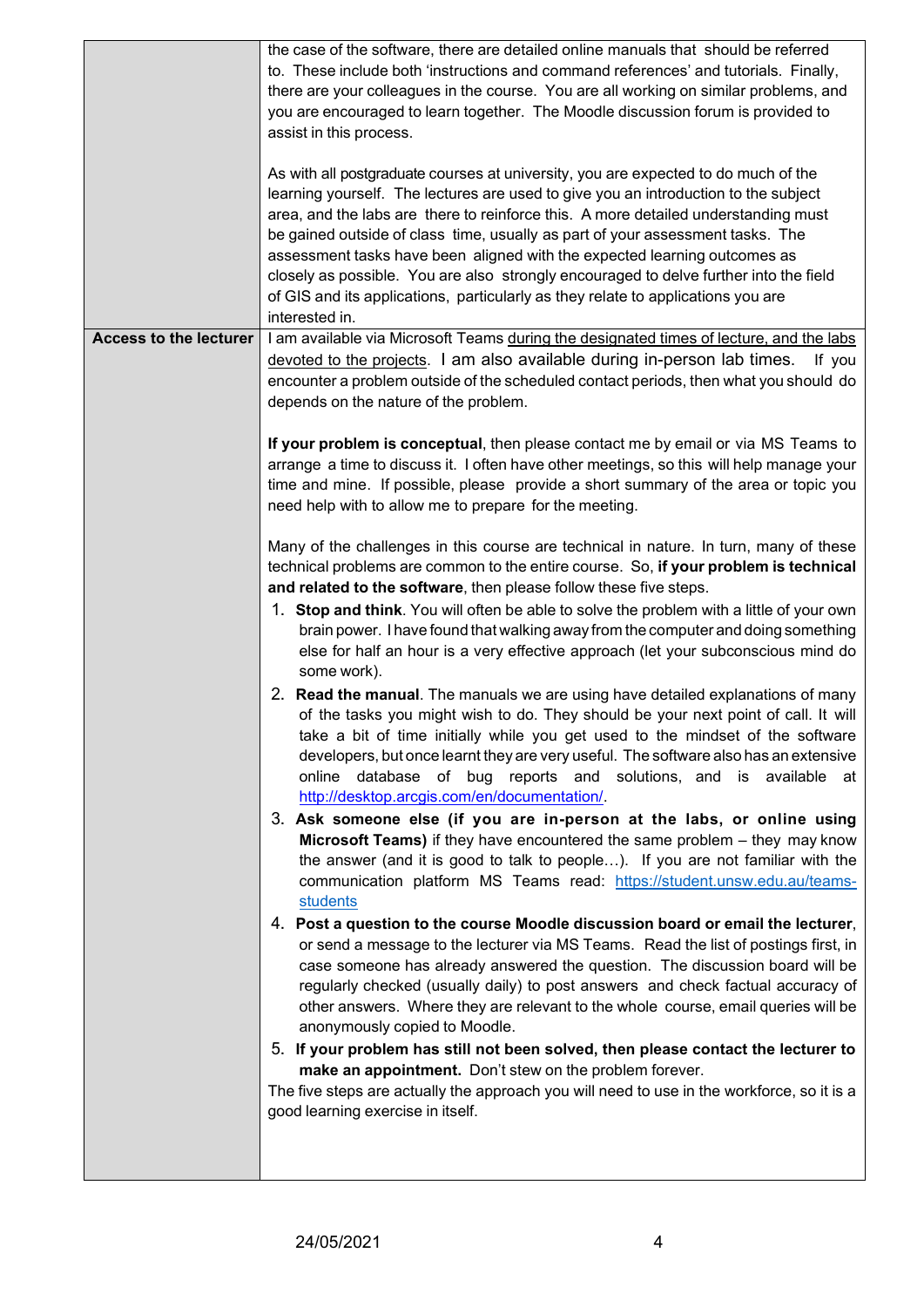### **5 Course schedule and structure**

*The schedule/order of lectures may change as the course demands.*

<span id="page-6-0"></span>

| <b>Week</b>    | <b>Week</b><br><b>Starting</b> | <b>Hours</b>   | <b>Lectures</b><br>Wed $(9 - 11$ am week 1-5)<br>$(10 - 11$ am week 7-10) | <b>Hours</b>   | Labs<br>Thurs (10 – 12pm week 1-5)<br>$(10 - 1pm$ week $7 - 10)$                                        | <b>Assessment Due Dates</b>                                                                                                                                   |
|----------------|--------------------------------|----------------|---------------------------------------------------------------------------|----------------|---------------------------------------------------------------------------------------------------------|---------------------------------------------------------------------------------------------------------------------------------------------------------------|
| 1              | 31 May 2021                    | $\overline{2}$ | Introduction:<br>Data models, data<br>structures, types and<br>sources    | $\overline{2}$ | Lab 1: Intro to ArcGIS,<br>import data for project<br>Overall explanation of<br>labs and major project. |                                                                                                                                                               |
| $\overline{2}$ | 07-Jun-2021                    | $\overline{2}$ | Map projections                                                           | $\overline{2}$ | Lab 2: Map projections<br>Explanation of<br>requirements for the DEM<br>Report.                         | Lab 1 questions due Wed 9th June<br><b>ESRI Software training 1 (Getting</b><br>started with GIS) by end of week.                                             |
| 3              | 14-Jun-2021                    | $\overline{2}$ | Metadata<br>Spatial interpolation                                         | $\overline{2}$ | Lab 3: Spatial interpolation                                                                            | Lab 2 questions due Wed 16 <sup>th</sup> June                                                                                                                 |
| 4              | 21-Jun-2021                    | $\overline{2}$ | Error<br>Topology                                                         | $\overline{2}$ | Lab 4: Metadata (4a) &<br>Error (4b)                                                                    | Lab 3 questions due Wed 23rd June<br><b>ESRI Software training 2 (Using Raster</b><br>Data for Site Selection) by end of week                                 |
| 5              | 28-Jun-2021                    | 2              | Map Algebra<br>Geoprocessing: raster<br>and vector                        | $\overline{2}$ | Self-guided lab to complete<br>the DEM report                                                           | Lab 4 questions due Wed 30 <sup>th</sup> June<br><b>ESRI Software training 3 (Building</b><br><b>Models for GIS Analysis Using ArcGIS)</b><br>by end of week. |
| $6\phantom{1}$ | 05-Jul-2021                    |                | Flexible week - NO LECTURES or LABS                                       |                |                                                                                                         | <b>DEM Report Due Wed 7th July</b>                                                                                                                            |
| $\overline{7}$ | 12-Jul-2021                    | 1              | <b>Spatial Analysis: Fuzzy</b><br>logic                                   | 3              | Major Project                                                                                           | <b>ESRI Software training 4 (Map</b><br>design fundamentals) by end of<br>week                                                                                |
| 8              | 19-Jul-2021                    | $\mathbf 1$    | Cartographic modelling                                                    | 3              | <b>Major Project</b>                                                                                    |                                                                                                                                                               |
| 9              | 26-Jul-2021                    | $\mathbf{1}$   | Model verification &<br>validation. Basics of<br>making a map             | 3              | Major Project                                                                                           | Major Project due Friday 30th<br>July                                                                                                                         |
| 10             | 02-Aug-2021                    | 1              | Course summary.<br>Reflective writing Q&A                                 |                | Self-guided lab to<br>complete reflective<br>writing                                                    | <b>Reflective writing short</b><br>essay due Friday 6th August                                                                                                |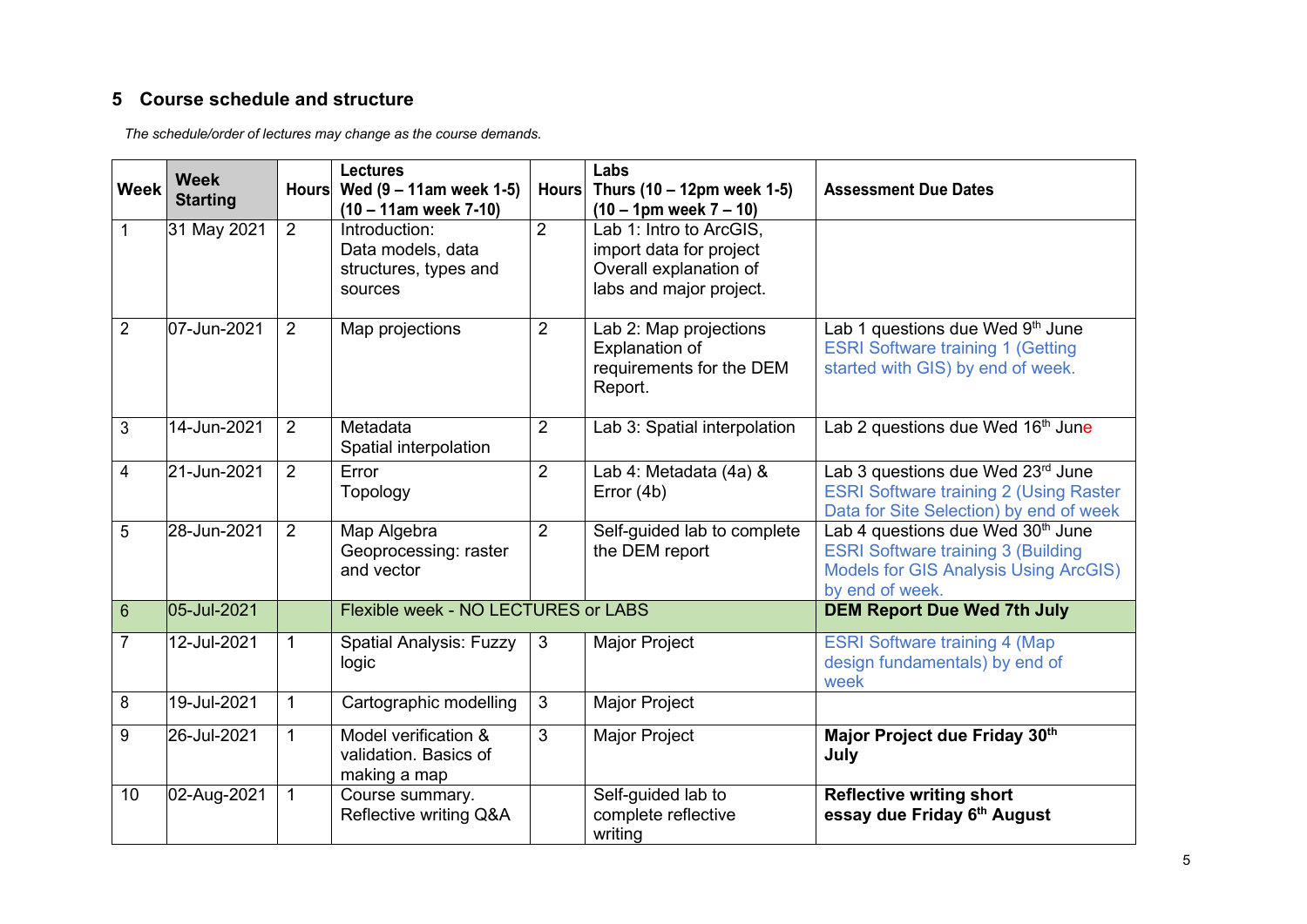| <b>Task</b>                                                        | Knowledge                                                                                                          | %<br>of                                                                |                          | Date of                                                                                                                                     | <b>Feedback</b>              |                                                                                       |            |
|--------------------------------------------------------------------|--------------------------------------------------------------------------------------------------------------------|------------------------------------------------------------------------|--------------------------|---------------------------------------------------------------------------------------------------------------------------------------------|------------------------------|---------------------------------------------------------------------------------------|------------|
|                                                                    | & abilities<br>assessed                                                                                            | total<br>mark                                                          | <b>Release</b>           | <b>Submission</b>                                                                                                                           | <b>WHO</b>                   | <b>WHEN</b>                                                                           | <b>HOW</b> |
| Labs<br>(individual)                                               | See the Course<br>Learning Outcomes<br>section.                                                                    | 25(5)<br>marks each<br>Lab)                                            | Weekly<br>(weeks 1 to 5) | Lab 1: Wed 9 <sup>th</sup> June<br>Lab 2: Wed 16 <sup>th</sup> June<br>Lab 3: Wed 23rd June<br>Lab 4: Wed $30th$ June                       | German                       | One week after<br>submission.                                                         | Marks      |
| Software<br>training, and<br>production of See the<br>(individual) | Basic GIS principles<br>and software<br>familiarity.<br>a DEM report CourseLearning<br><b>Outcomes</b><br>section. | 25 (15%<br>for the<br>DEM and<br>$10\%$ for<br>the online<br>training) | Week 1                   | DEM report Wed 7th July<br>Online software training<br>1 by end of week 2<br>2 by end of week 4<br>3 by end of week 5<br>4 by end of week 7 | German                       | DEM report: Monday of Wk 8<br>Online software training (one<br>week after submission) | Marks      |
| Major project<br>(group work)                                      | See the course<br>Learning<br>Outcomes<br>section.                                                                 | 30                                                                     | Week 2                   | End of week 9                                                                                                                               | Metternicht<br>and<br>German | Week 11                                                                               | Marks      |
| Reflective<br>writing<br>(individual)                              | See the course<br>Learning<br>Outcomes<br>section.                                                                 | 20                                                                     | Week 3                   | End of week 10                                                                                                                              | Metternicht                  | Week 12                                                                               | Marks      |

### 6. **Assessment Tasks and Feedback: summative assessments**

<span id="page-7-0"></span>To pass the course, students must achieve a mark of at least 40% for the major report and complete the software training by the end of Term. Penalties apply to completion of software training after the due date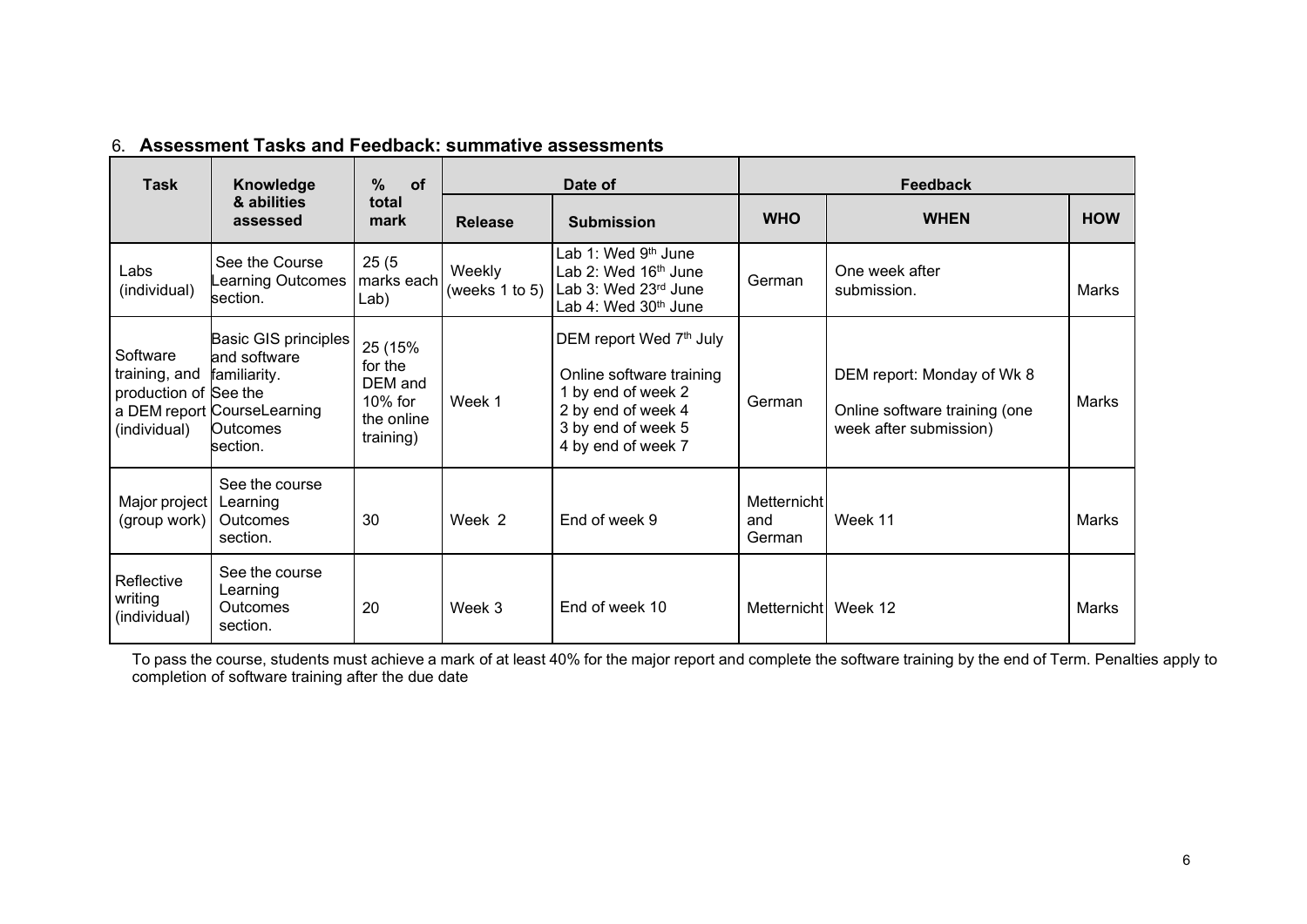## <span id="page-8-0"></span>7. **Additional resources and support**

| <b>Text Books</b>                                                      | <b>Primary references:</b><br>Delaney, J. and Van Niel, K.P., 2007. Geographical Information<br>1<br>Systems, An Introduction, 2 <sup>nd</sup> edition. Oxford University Press.<br>$\overline{2}$<br>Burrough, P.A., McDonnell, R., McDonnell, R.A. and Lloyd, C.D.,<br>2015. Principles of geographical information systems. Oxford university press.<br>These will not be used as standard textbooks we follow in the course. They are<br>reference text to begin a search in the wider literature. You can buy them from<br>UNSW Bookshop.<br>Free GIS online textbooks:<br>https://volaya.github.io/gis-book/en/gisbook.pdf<br>https://www.gislounge.com/two-arcgis-books-free-esri/<br>Principles of geographic information systems : an introductory textbook.<br>https://research.utwente.nl/en/publications/principles-of-geographic-information-<br>systems-an-introductory-text-4<br>Documentation for ArcGIS: https://doc.arcgis.com/en/<br>And https://pro.arcgis.com/en/pro-app/tool-reference/main/arcgis-pro-tool-<br>reference.htm<br>Other references that can be accessed online at UNSW Library<br>Essentials of Geographic Information Systems (2011). Jonathan Campbell,<br>3<br>UCLA, MIchael Shin, UCLA. ISBN 13: 9781453321966. Online access through<br>UNSW library.<br>4<br>Tomaszewski, Brian. Geographic Information Systems (GIS) for Disaster<br>Management. CRC Press, 2015<br>Johnson, Lynn E. E. Geographic Information Systems in Water Resources<br>5<br>Engineering. CRC Press, 2016.<br>Tomaszewski, Brian. Geographic Information Systems (GIS) for Disaster<br>6<br>Management. Taylor and Francis, 2014.<br>Lawhead, Joel. Learning Geospatial Analysis with Python: an Effective Guide<br>$\overline{7}$<br>to Geographic Information System and Remote Sensing Analysis Using Python<br>3. 2nd ed., Packt Publishing, 2015.<br>Favorskaya, Margarita N., and L. C. Jain. Handbook on Advances in Remote<br>8<br>Sensing and Geographic Information Systems: Paradigms and Applications in<br>Forest Landscape Modeling. Springer International Publishing, 2017. |
|------------------------------------------------------------------------|--------------------------------------------------------------------------------------------------------------------------------------------------------------------------------------------------------------------------------------------------------------------------------------------------------------------------------------------------------------------------------------------------------------------------------------------------------------------------------------------------------------------------------------------------------------------------------------------------------------------------------------------------------------------------------------------------------------------------------------------------------------------------------------------------------------------------------------------------------------------------------------------------------------------------------------------------------------------------------------------------------------------------------------------------------------------------------------------------------------------------------------------------------------------------------------------------------------------------------------------------------------------------------------------------------------------------------------------------------------------------------------------------------------------------------------------------------------------------------------------------------------------------------------------------------------------------------------------------------------------------------------------------------------------------------------------------------------------------------------------------------------------------------------------------------------------------------------------------------------------------------------------------------------------------------------------------------------------------------------------------------------------------------------------------------------------------------------------------------------|
| <b>Course Manual</b>                                                   | Lab instructions and course notes will be made available on the Moodle system.                                                                                                                                                                                                                                                                                                                                                                                                                                                                                                                                                                                                                                                                                                                                                                                                                                                                                                                                                                                                                                                                                                                                                                                                                                                                                                                                                                                                                                                                                                                                                                                                                                                                                                                                                                                                                                                                                                                                                                                                                               |
| <b>Readings</b>                                                        | These are listed in the lecture notes and on the course web site on Moodle. Others<br>are available, or will be made available, through the library's Leganto platform (see<br>the link on the course Moodle site).                                                                                                                                                                                                                                                                                                                                                                                                                                                                                                                                                                                                                                                                                                                                                                                                                                                                                                                                                                                                                                                                                                                                                                                                                                                                                                                                                                                                                                                                                                                                                                                                                                                                                                                                                                                                                                                                                          |
| Recommended<br>Journals and<br><b>Conference</b><br><b>Proceedings</b> | See below.                                                                                                                                                                                                                                                                                                                                                                                                                                                                                                                                                                                                                                                                                                                                                                                                                                                                                                                                                                                                                                                                                                                                                                                                                                                                                                                                                                                                                                                                                                                                                                                                                                                                                                                                                                                                                                                                                                                                                                                                                                                                                                   |
| <b>Societies</b>                                                       | Surveying & Spatial Sciences Institute (SSSI) http://www.sssi.org.au                                                                                                                                                                                                                                                                                                                                                                                                                                                                                                                                                                                                                                                                                                                                                                                                                                                                                                                                                                                                                                                                                                                                                                                                                                                                                                                                                                                                                                                                                                                                                                                                                                                                                                                                                                                                                                                                                                                                                                                                                                         |
| <b>Computer Laboratories</b><br>or Study Spaces                        | You will have remote access to the software via http://myaccess.unsw.edu.au/.<br>(https://www.myaccess.unsw.edu.au/user-guides<br>In connecting remotely it is advisable that you get the app myAccesss File Manager<br>myAccess File Manager<br>Add To Favorites<br>Open                                                                                                                                                                                                                                                                                                                                                                                                                                                                                                                                                                                                                                                                                                                                                                                                                                                                                                                                                                                                                                                                                                                                                                                                                                                                                                                                                                                                                                                                                                                                                                                                                                                                                                                                                                                                                                    |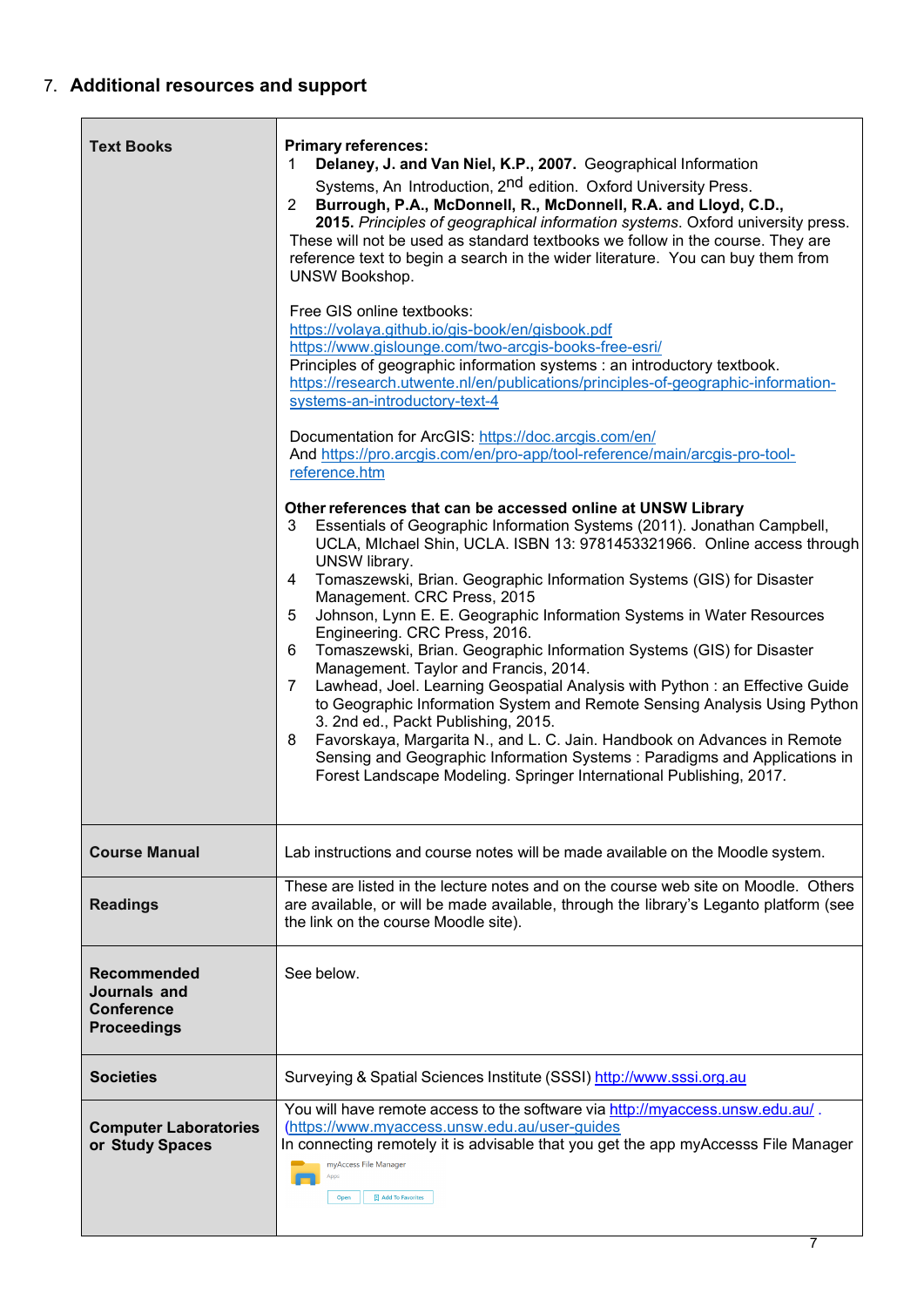## 8. **Required equipment, training and enabling skills**

| <b>Equipment Required</b>                                                            | For those completing the online labs a computer with sufficient internet bandwidth to<br>run remote desktop software (citrix receiver).<br>A student version of ArcGIS will be made available to you, and it can also be<br>accessed through http://myaccess.unsw.edu.au/                                                                                                                                                                                                                                                                                                                                                                                                                                                                                                                                                                                                                                                                                                                                                                                                                                                                                                                                                                                                                                                                                                                                                                                                                                                                                                                                                                                                                                                                                                                                                                                                                                                                                                                                                                                                                                                                                                                                                                                                                                                                                                                                                                                |  |  |  |  |
|--------------------------------------------------------------------------------------|----------------------------------------------------------------------------------------------------------------------------------------------------------------------------------------------------------------------------------------------------------------------------------------------------------------------------------------------------------------------------------------------------------------------------------------------------------------------------------------------------------------------------------------------------------------------------------------------------------------------------------------------------------------------------------------------------------------------------------------------------------------------------------------------------------------------------------------------------------------------------------------------------------------------------------------------------------------------------------------------------------------------------------------------------------------------------------------------------------------------------------------------------------------------------------------------------------------------------------------------------------------------------------------------------------------------------------------------------------------------------------------------------------------------------------------------------------------------------------------------------------------------------------------------------------------------------------------------------------------------------------------------------------------------------------------------------------------------------------------------------------------------------------------------------------------------------------------------------------------------------------------------------------------------------------------------------------------------------------------------------------------------------------------------------------------------------------------------------------------------------------------------------------------------------------------------------------------------------------------------------------------------------------------------------------------------------------------------------------------------------------------------------------------------------------------------------------|--|--|--|--|
| <b>Enabling Skills Training</b><br><b>Required to Complete this</b><br><b>Course</b> | Additional training modules for the ArcGIS software are available if needed. Check<br>the self-directed ESRI Virtual Campus courses for ArcGIS Desktop at<br>http://training.esri.com<br>Many of these are free for UNSW students.<br>The courses to enrol in, and the order in which they are to be completed, are:<br>1. Getting started with GIS<br>2. Using Raster Data for Site Selection<br>3. Map design fundamentals<br>4. Building Models for GIS Analysis Using ArcGIS<br>← → C 0 https://www.esri.com/training/catalog/57630434851d31e02a43ef28/getting-star (@ 0 0<br>https://www.esri.com/training/catalog/57630436851d31e02a43f0dd/using-raster-data-for-site-selection<br>49<br>$\equiv$ @esri<br>Cesti Products Solutions Support-& Services Stories About<br>$\equiv$<br>Esri Academy<br>Esri Academy<br>Catalog<br>e Catalog Courses by Schedule Courses by Location New and Retired Train<br><b>Web Course</b><br>Getting Started with GIS<br><b>Web Course</b><br>Using Raster Data for Site Selection<br>$\bullet\bullet\bullet\bullet\bullet_{\{\text{GMD}(\mathbb{Z})\}}\quad\heartsuit\quad\textcircled{e}\quad\textcircled{e}$<br>Duration: 2 Hours, 15 M<br>$\bullet\bullet\bullet\bullet\bullet_{(1221)}\quad\bigcirc\quad\bullet\quad\phi$<br>Duration: 3 Hours, 30 Minutes<br>Sign In<br><b>Cost: Requires Mainte</b><br>Cost: Free<br>https://www.esri.com/training/catalog/57630437851d31e02a43f219/building-models-for-gis-analysis-using<br>C @ https://www.esri.com/training/catalog/57630431851d31e02a43ee5a/map-design (a p @ @ -<br>Cesri Products Solutions Support & Services Stories About<br>Get the latest information on training and certification during coronavirus disease 2019 (COVID-19).<br>About Catalog Certification<br>B Esri Academy<br>Web Course<br>Map Design Fundamentals<br>Web Course<br>●●●●●(465) In Progress → ☆<br><b>Building Models for GIS Analysis Using ArcGIS</b><br>Duration: 2 Hours<br>Duration: 3 Hours, 45 Minutes<br>Cost: Requires Maintenance - Learnhow to access.<br>Cost: Requires Maintenance - Learnha<br>These can be accessed via https://www.esri.com/training/catalog/search/ (once you<br>have your login).<br>Some additional courses that might be of use, but which are optional and not part of<br>the assessment, are:<br>1.<br>Basics of Geographic Coordinate Systems<br>2.<br>Distance Analysis Using ArcGIS; Suitability Modeling: Creating a Weighted |  |  |  |  |
|                                                                                      | <b>Suitability Model</b>                                                                                                                                                                                                                                                                                                                                                                                                                                                                                                                                                                                                                                                                                                                                                                                                                                                                                                                                                                                                                                                                                                                                                                                                                                                                                                                                                                                                                                                                                                                                                                                                                                                                                                                                                                                                                                                                                                                                                                                                                                                                                                                                                                                                                                                                                                                                                                                                                                 |  |  |  |  |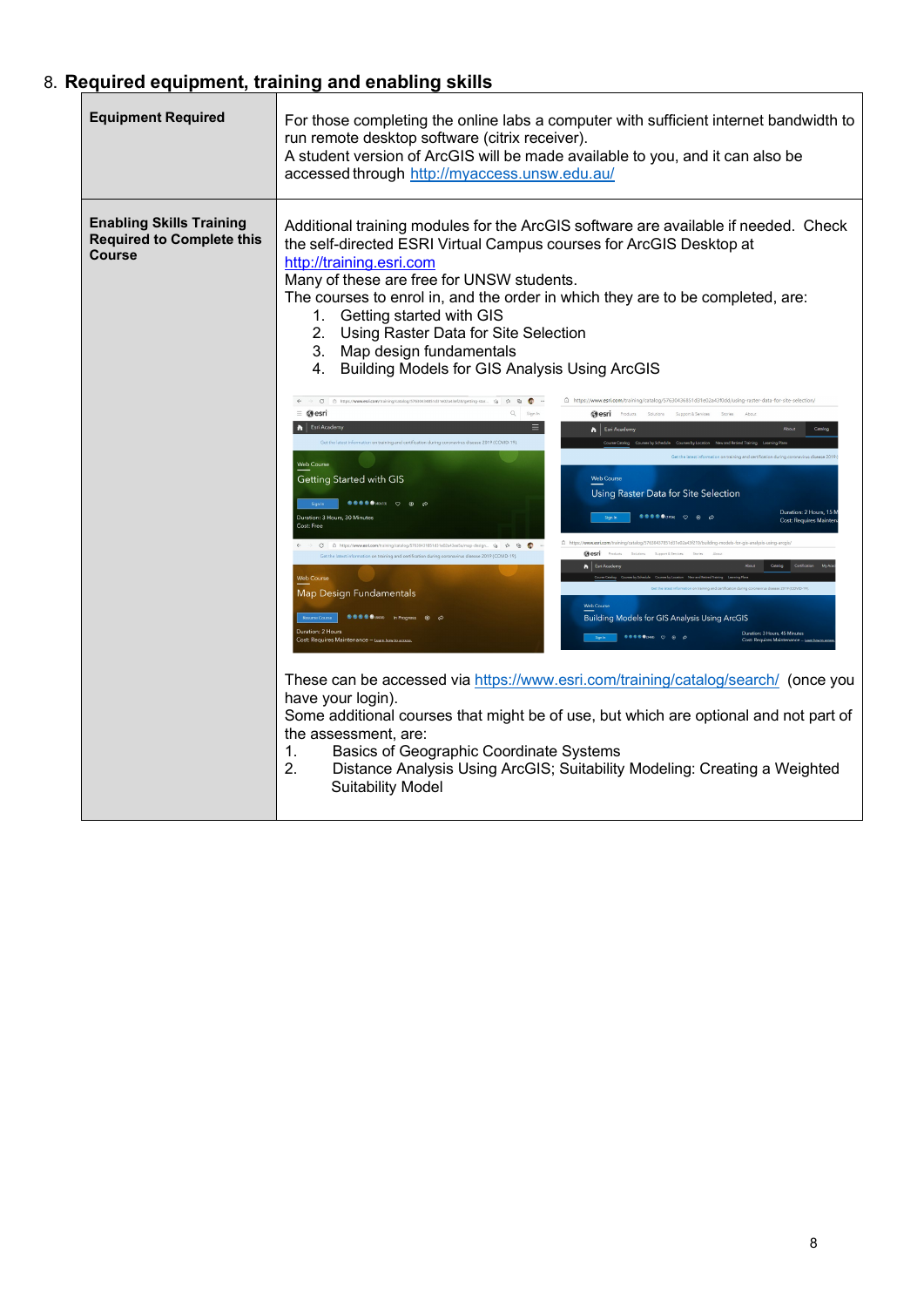# <span id="page-10-0"></span>9. **Course evaluation and development**

| <b>Mechanisms of Review</b>    | <b>Comments or Changes Resulting from Reviews</b>                                                                                                                                                                                                                                                                                                                                                                                                                                                                                                     |
|--------------------------------|-------------------------------------------------------------------------------------------------------------------------------------------------------------------------------------------------------------------------------------------------------------------------------------------------------------------------------------------------------------------------------------------------------------------------------------------------------------------------------------------------------------------------------------------------------|
| <b>CATEI and My Experience</b> | This course has evolved over fifteen years of delivery at UNSW,  and it has been<br>developed from a GIS course taught at a university which itself evolved over a<br>decade.                                                                                                                                                                                                                                                                                                                                                                         |
|                                | The software training was added in 2010 because GIS software skills were identified<br>as a major limiting factor for students in the course. This was converted from a<br>monolithic course with a single deadline to a series of rolling deadlines in 2018. The<br>overall duration for this component is now also shorter.                                                                                                                                                                                                                         |
|                                | In 2018, the DEM report has been changed to a more standard report plus<br>metadata, where previously the content was to be entirely in the metadata<br>format.<br>In 2020 the course was adapted to be delivered fully online.                                                                                                                                                                                                                                                                                                                       |
|                                | In 2021 the course has been adapted for in-person and online delivery of lab<br>sessions. The assessment weightings have been modified to align with the<br>UNSW assessment design procedures approved in 2020 (i.e., maximum of four<br>summative assessment tasks; and group assessments with a single product or<br>performance, and for which the contributions of individual students are not<br>assessed separately, can't constitute more than 30% of the overall course<br>result). Furthermore, the course no longer has a final examination |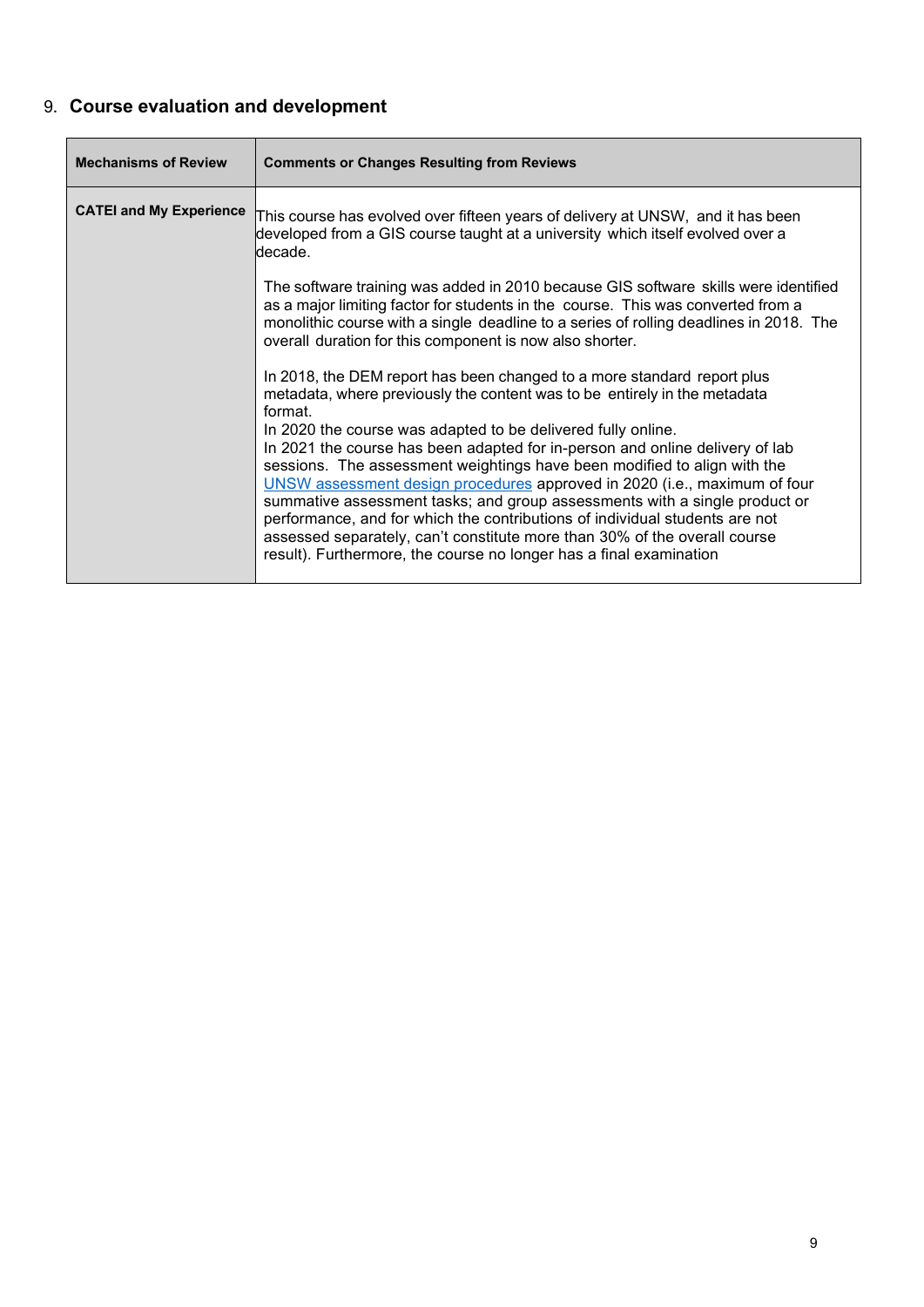### <span id="page-11-0"></span>10. **Administrative matters**

| <b>Expectations of Students</b>                       | Most School of BEES policies can be found at http://www.bees.unsw.edu.au/current-<br>students<br>The normal workload expectations of a student are approximately 25 hours per term<br>for each UoC, including class contact hours, other learning activities, preparation<br>and time spent on all assessable work. Expected workload (6 UoCx25) = 150 hours.<br>Review the course outline carefully and create a work and assignment schedule in<br>relation to your other courses to stay on track. Do not go a whole week without<br>connecting with the course - experience from other courses show that students<br>who do this generally get low marks or sometimes fail.<br>The major project requires group work. Learning and working effectively as part of<br>a team or group is an extremely important skill, and one that you will refine and use<br>throughout your working life. Group projects are a valuable and rewarding learning<br>experience, and the University provides guides to orient your group work. |                                                                                                                                 |                                                                                                                                                                                                                                                                                                                                                             |
|-------------------------------------------------------|-----------------------------------------------------------------------------------------------------------------------------------------------------------------------------------------------------------------------------------------------------------------------------------------------------------------------------------------------------------------------------------------------------------------------------------------------------------------------------------------------------------------------------------------------------------------------------------------------------------------------------------------------------------------------------------------------------------------------------------------------------------------------------------------------------------------------------------------------------------------------------------------------------------------------------------------------------------------------------------------------------------------------------------|---------------------------------------------------------------------------------------------------------------------------------|-------------------------------------------------------------------------------------------------------------------------------------------------------------------------------------------------------------------------------------------------------------------------------------------------------------------------------------------------------------|
| <b>Assignment Submissions</b>                         | The project reports are to be submitted through Moodle. Do not email them to<br>me.<br><b>Extension requests</b> need to be discussed with me at least one week in advance of<br>the due date. Late Submission: The school policy is 10% (of the assignment mark)<br>for each day late - up to a maximum of seven days after which assignment will<br>receive 0.<br>Consideration for relief from this rule can be given only for documented reasons (and<br>the student should submit documentation through Student Central).                                                                                                                                                                                                                                                                                                                                                                                                                                                                                                    |                                                                                                                                 |                                                                                                                                                                                                                                                                                                                                                             |
| <b>Occupational Health and</b><br>Safety <sup>8</sup> | http://www.bees.unsw.edu.au/ohs                                                                                                                                                                                                                                                                                                                                                                                                                                                                                                                                                                                                                                                                                                                                                                                                                                                                                                                                                                                                   |                                                                                                                                 |                                                                                                                                                                                                                                                                                                                                                             |
| <b>Assessment Procedures<sup>9</sup></b>              | As per UNSW policy. http://my.unsw.edu.au                                                                                                                                                                                                                                                                                                                                                                                                                                                                                                                                                                                                                                                                                                                                                                                                                                                                                                                                                                                         |                                                                                                                                 |                                                                                                                                                                                                                                                                                                                                                             |
| <b>Equity and Diversity</b>                           | Those students who have a disability that requires some adjustment in their teaching or<br>learning environment are encouraged to discuss their study needs with the course<br>convenor prior to, or at the commencement of, their course, or with the Equity Officer<br>(Disability)<br>(9385)<br>4734<br>in<br>the<br>Equity<br><b>Diversity</b><br>Unit<br>and<br>or<br>http://www.studentequity.unsw.edu.au).<br>Issues to be discussed may include access to materials, signers or note-takers, the<br>provision of services and additional exam and assessment arrangements. Early<br>notification is essential to enable any necessary adjustments to be made. Information<br>on designing courses and course outlines that take into account the needs of students<br>with disabilities can be accessed via http://www.studentequity.unsw.edu.au/disability-<br>services                                                                                                                                                  |                                                                                                                                 |                                                                                                                                                                                                                                                                                                                                                             |
| Grievance Policy <sup>10</sup>                        | <b>School Contact</b>                                                                                                                                                                                                                                                                                                                                                                                                                                                                                                                                                                                                                                                                                                                                                                                                                                                                                                                                                                                                             | <b>Faculty Contact</b>                                                                                                          | <b>University Contact</b>                                                                                                                                                                                                                                                                                                                                   |
|                                                       | <b>BEES Grievance</b><br>Officer A/Prof<br>Scott Mooney<br>s.mooney@unsw.<br>edu.au                                                                                                                                                                                                                                                                                                                                                                                                                                                                                                                                                                                                                                                                                                                                                                                                                                                                                                                                               | Associate<br>Professor<br><b>Alison Beavis</b><br>Deputy Dean<br>(Education)<br><b>UNSW Science</b><br>a.beavis@unsw<br>.edu.au | Student complaint procedures at<br>https://www.gs.unsw.edu.au/policy/docu<br>ments/studentcomplaintprocedure.pdf<br>University Counselling and<br><b>Psychological Services Kensington</b><br>Level 2, East Wing,<br><b>Quadrangle Building</b><br>$T: +61(2)$ 9385 5418<br>E: counselling@unsw.edu.au<br>Office Hours: 9:00am - 5:00pm<br>Monday to Friday |

8 UNSW Occupational Health and Safety: <http://www.ohs.unsw.edu.au/>

<sup>9</sup> UNSW Assessment Policy: <u><http://www.gs.unsw.edu.au/policy/documents/assessmentpolicy.pdf></u>

<sup>10</sup> UNSW Student Complaint Procedure: <u><https://www.gs.unsw.edu.au/policy/documents/studentcomplaintproc.pdf></u>

<sup>11</sup> [University Counselling and](http://www.counselling.unsw.edu.au/) Psychological Services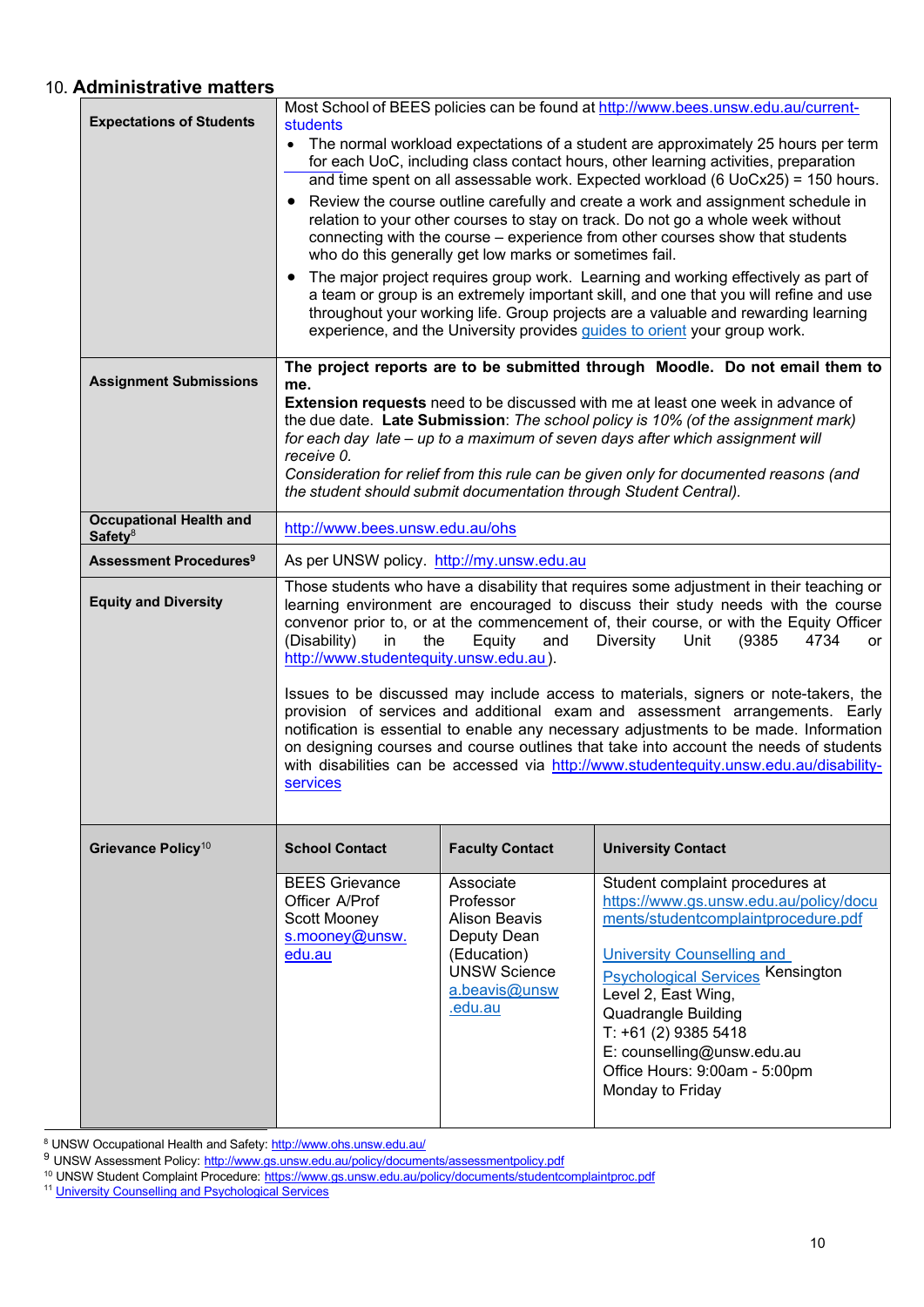#### <span id="page-12-0"></span>**What is Plagiarism?**

Plagiarism is the presentation of the thoughts or work of another as one's own.

\*Examples include:

- direct duplication of the thoughts or work of another, including by copying material, ideas or concepts from a book, article, report or other written document (whether published or unpublished), composition, artwork, design, drawing, circuitry, computer program or software, web site, Internet, other electronic resource, or another person's assignment without appropriate acknowledgement;
- paraphrasing another person's work with very minor changes keeping the meaning, form and/or progression of ideas of the original;
- piecing together sections of the work of others into a new whole;
- presenting an assessment item as independent work when it has been produced in whole or part in collusion with other people, for example, another student or a tutor; and
- claiming credit for a proportion a work contributed to a group assessment item that is greater than that actually contributed.†

For the purposes of this policy, submitting an assessment item that has already been submitted for academic credit elsewhere may be considered plagiarism.

Knowingly permitting your work to be copied by another student may also be considered to be plagiarism.

Note that an assessment item produced in oral, not written, form, or involving live presentation, may similarly contain plagiarised material.

The inclusion of the thoughts or work of another with attribution appropriate to the academic discipline does *not* amount to plagiarism.

The Learning Centre website is main repository for resources for staff and students on plagiarism and academic honesty. These resources can be located via:

#### [www.lc.unsw.edu.au/plagiarism](http://www.lc.unsw.edu.au/plagiarism)

The Learning Centre also provides substantial educational written materials, workshops, and tutorials to aid students, for example, in:

- correct referencing practices;
- paraphrasing, summarising, essay writing, and time management;
- appropriate use of, and attribution for, a range of materials including text, images, formulae and concepts.

Individual assistance is available on request from The Learning Centre.

Students are also reminded that careful time management is an important part of study and one of the identified causes of plagiarism is poor time management. Students should allow sufficient time for research, drafting, and the proper referencing of sources in preparing all assessment items.

\* Based on that proposed to the University of Newcastle by the St James Ethics Centre. Used with kind permission from the University of Newcastle

† Adapted with kind permission from the University of Melbourne

### <span id="page-12-1"></span>12. **BEES Academic Honesty and Plagiarism**

#### Please note:

In addition to the UNSW Policy on Academic Honesty and Plagiarism, the School of Biological, Earth and Environmental Sciences (BEES), also considers any work submitted that has been produced outside of a given course in a given year to be plagiarism i.e:

- Work produced for a third party e.g. your place of employment, is considered intellectual property of the third party, and as such if such work is submitted in place of a required course work, it is deemed plagiarism.
- All work submitted for assessment must be created specifically for the given assessment task in the given year. Work produced in previous years or for other assessments is not acceptable.